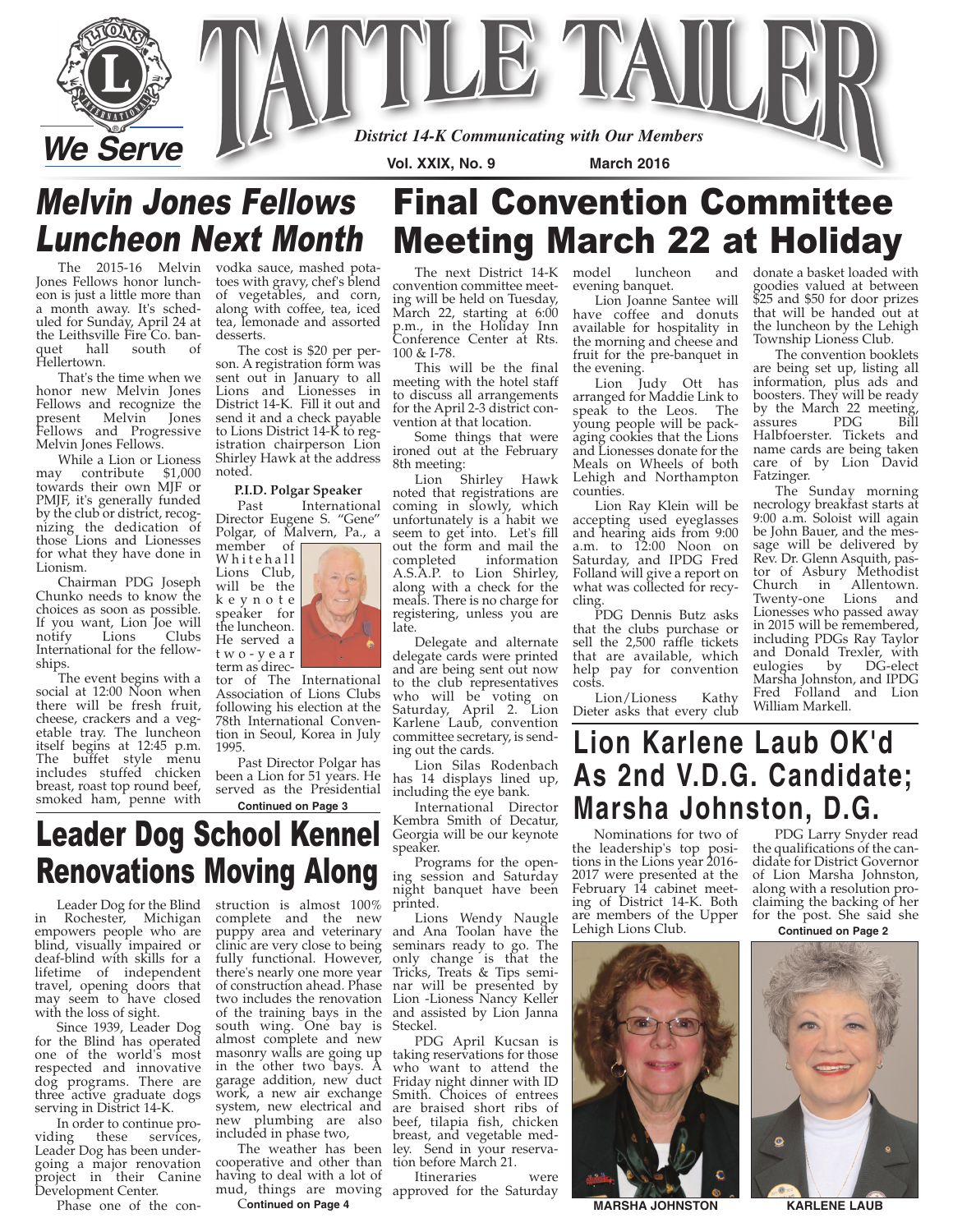## **District Governor's Message**

### **Spring, A Time of Renewal**

We waited with anticipation to hear if Punxsutawney Phil would see his shadow. Well, some of us did, anyway. His prediction was for an early spring. We've had snow since then, bitter cold, but also some warm weather. Recently I've spotted robins in my yard, and our orchids have opened in all their glory. Their buds were so large I didn't know what they were waiting for! The first day of spring can't be far off.

Spring is a time of renewal. The earth awakens and plants come alive. I enjoy the first sight of crocuses and bulbs that were planted years ago. Their shoots push up amidst the greening grass and blooms aren't far behind. Some have a wonderful aroma. All are pleasant to see.

Spring is a good time to renew your commitment to Lionism. Perhaps you know someone who would make a great Lion or be a wonderful asset at a service project, but you've never gotten around to talking to that person. Now is the time to have that conversation. There is no question that our clubs and district could use more members. So "Just Ask" or "Ask 1", but ask!

Spring is also the time to renew your club's commitment to service. We sometimes forget that our motto is "We Serve". Now might be just the time to figure out what you can do to help your community. Perhaps you can help clean up a school yard or a park. Maybe help an elderly or handicapped neighbor clean their yard and prepare their garden for summer planting. Service of any kind will get your club name out in public. Don't hesitate to help others by planning and executing a service project.

Remember that my motto this year is "Service Through Leadership". We are still looking for a 1st Vice District Governor candidate for the 2016-2017 year. If you are at all interested, please get in touch with me. I'd be happy to talk to anyone who has an interest in leading through serving, either in the district or their club.

Our District Convention is fast approaching. If you have not yet sent in your reservation, please do so before you forget. You can attend a seminar and learn something new, or brush up on something you already know. You can also renew friendships with other Lions in the district.

I hope, as the temperature warms up and we see more of the sun, you will open your hearts to others by finding ways to serve. It isn't difficult to do.

Yours in Friendship and Service, *DG Karen*

# Hearing, Eye Surgery, Soccer Game, **Calendars Subjects for Charitable** subsets the please bring them to meet-<br>Marsha Johnston,

was covered when Charitable Enterprises met in January. A report from that meeting was presented at the

An assortment of topics recent 14-K Cabinet meeting. The Hearing committee received a request for a hearing aid, which was approved. The patient was

#### TATTLE TAILER Official Publication of **District 14-K, Lions Clubs International** Office: 2556 Wood's Edge Rd., Bath, PA 18014-1408 Phone/Fax: 610-837-1264 E-mail: tattletailer14k@rcn.com

EDITOR: ..............................Wm. J. "Bill" Halbfoerster, Jr., P.D.G. COORDINATORS ....................................All Zone Chairpersons

The TATTLE TAILER is published monthly, and e-mailed the beginning of<br>each month to all subscribing Lions and Lioness members in the district. It is<br>also available online at lions14k.org/newsletter/tattletailer. You can el the district website and signing up on the mailing list subscription page. There<br>is a link on the bottom of the Tattle Tailer page listed above that will take you<br>to the sign-up page. Address all bulletins, newsletters, ac tattletailer14k@rcn.com.

**KAREN BRADY** District Governor **MARSHA JOHNSTON** 1st Vice District Governor

**Vacant** 2nd Vice District Governor **CHERYL FATZINGER** Cabinet Secretary

**DAVID DANIEL** Cabinet Treasurer

★ ★ ★ ★ ★ ★ ★ ★ Dates to Remember

MAR. 21 Charitable Enterprises APR. 2-3 District Convention 17 Bowl-a-thon

> 24 Melvin Jones Fellows Luncheon

29-30 Youth Seminar at Camp Victory

#### ★ ★ ★ ★ ★ ★ ★ ★

referred to Dr. Glen Kleckner and is waiting for ear pieces to arrive so that the aid can be fitted.

The Eye Care Center committee reported they have approved and scheduled surgery for one person. An application for another person is pending. It was reported the poverty level criteria used for approving applications is  $$21,000$  per year.

It was reported that the Lottery Calendar sales for 2015-16 were down a total of 53 calendars from the previous Lions year sales. There were 267 full-year calendar sales and 100 half-year calendar sales, for a total of 367 calendars sold. As of February 12, there were 62 pay-outs totaling \$2,130 since July 1, 2015.

#### **Soccer Classic**

The 35th Lions All-Star Soccer Classic will be held on Sunday, June 5 at the Whitehall/Coplay High whitehall/Coplay School Soccer Field. A planning meeting was held in January and there will be a mailing of two adult and two children admission tickets and other information on Saturday, March 12 at Christ UCC Church on Airport Road, starting at 9:00 a.m. Everyone's help is needed to make this major fund-raising event a success. Every Lion in District 14-K is a member of Charitable Enterprises, so if you know of any Lions or friends who would enjoy working or getting involved with the Soccer Classic please bring them to meetings that are held.

It was decided to reduce the program booklet advertising package prices to Bronze \$500, Silver \$1,000 and Gold \$1,500. Advertising information will be displayed on the District 14-K website. Admission ticket prices will remain at \$3.00 for students and seniors and \$5.00 for adults. Game day programs will cost \$3.00.

#### **Casino Trip**

Charitable Enterprises will run a fund-raising bus trip to Mohegan Sun Casino on Monday, May 2. The bus will leave Christ Church on Airport Road at 10:30 a.m. The cost is \$25. Contact PDG April Kucsan at 610-759- 5137.

Lion David Fatzinger has been appointed to fill the vacancy left on the board due to the passing of PDG

### **1 st Vice District Governor's Message**

### **Clubs Are Involved In Their Communities**



Over the past few weeks, I have had the opportunity to attend several club meetings and zone meetings. One fact that comes through at each meeting is the involvement of clubs in our communities. Our clubs donate funds to support a variety of needs and many service projects. I am amazed at the variety of support and how far reaching the effects of our generosity and time extend to those we serve. You are to be praised for all you do.

We are still planning for our District Convention on April 2 and 3. It's going to be a great convention and I encourage you to attend. This is an excellent opportunity to meet with your fellow Lions/Lionesses and exchange ideas for fundraising, outreach, and membership. It's not too late to register!

The State Convention this year is May 19th and 20th in Reading. There will be some excellent seminars. I am encouraging you to attend. There is an LCI legal seminar, which proved to be very valuable last year. Another speaker will tell us how to attract younger members. Many of you have asked this question.

Lastly, please mark your calendars for the All-Star Soccer Classic. The games will be held on Sunday, June 5 at Whitehall High School. We need your help to make this day a huge success. If your club sponsors a LEO club, please ask the LEOs to help. It will be a great day for all! Happy Spring,

### *1st VDG Marsha*

#### Donald Trexler.

The next regular meeting of Charitable Enterprises will be on Monday, March 21 starting at 7:00 p.m. in Christ Church.

#### **Reorganization**

Before he left for a vacation in Florida, IPDG Fred Folland, secretary of Charitable Enterprises, sent this letter to all Lions clubs:

You are invited to the next annual reorganization and dinner meeting, which will be held on Wednesday, April 13 at 6:45 p.m. in the Schnecksville Grange, 5322 Route 873, Schnecksville.

The cost of the family style meal is \$15.00 (all inclusive, appetizer, meal, dessert,

## **Karlene Laub 2016-17 Candidates Continued from 1**

has enjoyed serving as 1st VDG and will serve as Governor to the best of her ability.

He also read the qualifications and had a resolution from the club for Lion Karlene Laub as 2nd Vice District Governor. Karlene thanked PID Gene<br>Polgar and District Polgar Governor Karen Brady for their efforts in getting Lions International to approve. While she has not served as a Lions president, she was a Lioness club president, and has served as secretary and is presently vice president of the Upper Lehigh Lions tip). The Upper Lehigh Lions Club is the host for the evening. Deadline for reservations is Friday, April 8, 2016. Please contact Lion Fred at 610-767-8969 or email ffolland@ptd.net .

The main purpose of this meeting is to elect new board members and officers for the 2016-2017 Lions year. Three members will be elected from each region.

All Lions in good standing of District 14-K are members of Charitable Enterprises. If any Lion wishes to be a member of the board, they can run for the office at this meeting.

We would like to have a good showing of Lions at this meeting.

#### Club.

Both candidates were approved at a recent meeting of the Past District<br>Governors Honorary Governors Advisory Committee.

Their names will be on the ballot at the district convention on Saturday, April 2. Delegate and alternate delegate cards are going out to each Lions club this week for those Lions who are representing their clubs.

At present, there is no<br>didate for 1st Vice candidate for 1st District Governor, but Lion Karlene said with all the training that is involved, she has to do it right by starting out as a 2nd VDG. A past district governor would be welcome to step in as a candidate for 1st VDG, so there is someone to follow the elected District Governor in 2016-2017.

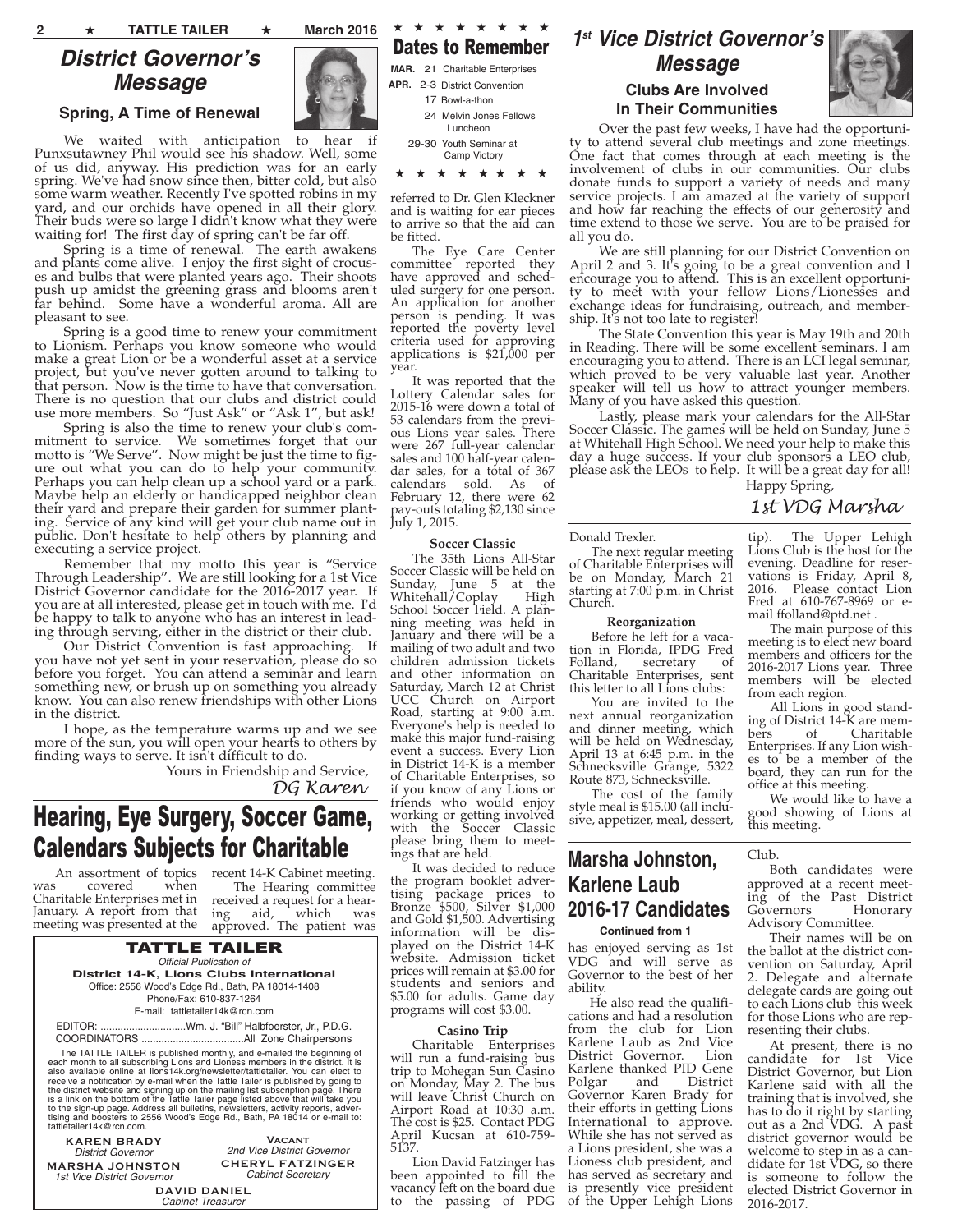## LIONS CLUBS ACTIVITIES

*(EDITOR'S NOTE: Items are selected from monthly M&A reports, a month prior to* publication, sent in by Lions club secretaries to the Editor. M&A forms have been pro-<br>vided. 2014. Mail to: Tattle Tailer Editor, 2556 Wood's Edge Rd., Bath, PA 18014<br>or E-Mail: tattletailer14k@rcn.com. We'll publish as m

#### **REMINDER: Pictures of club activities are wanted for Tattle Tailer.**

#### **REGION I**

ALBURTIS: Club donated \$280.00 toward the District 14-K projects fund. .Welcomed a guest who could become a member. . . .Conducted monthly hoagie sale.

**ALTON PARK**: Two new members were inducted - Jennifer Rothermel and Zachary Dimovitz.

**EMMAUS LIONESS LIONS:** Re-scheduled a Penny Party to Sunday,<br>February 28 at St. John's UCC in Emmaus because of the record snowstorm. . . .Held a joint meeting with Emmaus Lions Club, with 24 members attending. . . . Purchased 45 convention raffle tickets.

**EMMAUS**: Held hoagie sales in January and February.

**KUHNSVILLE AREA**: Made three donations: \$100.00 to Allentown Rescue Mission, \$440.00 to visually and hearing impaired, \$125.00 to interpreter for a<br>hearing impaired gathering. . . .Club received a banner patch "I Planted A Tree"<br>from Lions International president; also received a 201 Banner patch.

**LEHIGH TOWNSHIP**: Had 38 free eye exams with our free program in 2015.<br>
... Two township residents received eyeglasses through the Lions fund.<br>
..Received a thank-you letter from a township resident who received a \$500<br>
d

LEHIGH VALLEY SATURDAY A.M.: One member sold \$120 worth of Rada<br>products.... White Cane project April 30-31 and May 1 at Redners Market...<br>.Annual fishing event for visually impaired children planned for Sunday, May<br>22.... be welcoming two new members.

**LOWER LEHIGH:**. Collections of used eyeglasses, aluminum cans and food<br>for Zionsville Food Bank continue. . . 254 pairs of used eyeglasses were col-<br>lected . . . .Planning started for Cedarbrook Bingo in April and the Sp Market in May.

**MOUNTAINVILLE**: No January report.

**ONTELAUNEE**: A total of 15 baskets and three large boxes were packed for Cornerstone, Weisenberg and Northwestern elementary schools for Christmas.

**SLATEDALE-EMERALD AREA:** Continuing to guide and support two Leo clubs Have monthly hoarie sales . . Have monthly hoagie sales.

**SLATINGTON**: Approved \$25 per club member for Tattle Tailer booster; \$100 for tickets for Convention "60"; \$200 donation to Cancer/Lymphoma Society. . . .Purchased eyeglasses for local resident. . . .Presented these membership awards: Lou Achey, 27 years; Woody Mack, 33 years; Ted Harlan, 16 years. .

. .Proceeds from Christmas tree sales amounted to \$9,600.. . . .Annual Comedy Night fundraiser on Saturday, March 5 at Slatington Skeet Club.

**UPPER LEHIGH**: Held hoagie sale in January to offset annual children's Christmas party. . . . Schnecktucky Derby planned for April 30. . . .Hoagie sales held in January and February.

#### **REGION II**

**BATH:** Planning a public breakfast at Applebee's restaurant along Rt. 248 in May. . . . Voted to continue offering a \$250 scholarship to a deserving May. . . .Voted to continue offering a \$250 scholarship to a deserving Northampton High School graduate in June. . .Holding meetings on Saturday mornings at a local restaurant during Lenten season.

**CATASAUQUA AREA**: Sold lottery tickets for January.

**COOPERSBURG**: No January report.

**COPLAY**: No January report.<br>**HANOVER TOWNSHIP**: Club is planning a bus trip to Mohegan Sun Casino<br>at Pocono Downs on April 11. Contact Lion Dick Lambert at 610-868-7815 for more information.

**HELLERTOWN**: Held monthly aluminum recycling and hoagie sale.

**SAUCON VALLEY**: No January report.

**UPPER SAUCON**: No January report.

**WHITEHALL**: Donated \$640 to District Governor's projects. . . .Donated<br>\$200 to Whitehall High School Chorale, who entertained at club Christmas<br>party. . . .Bought \$75 of convention raffle tickets. . . .Donated \$500 to Fellowship Community to help their needy senior residents.

#### **REGION III**

**BANGOR:** Had club's 62nd charter night in January. . . . Planning April 9 spaghetti dinner. . . .Having a pasty fund-raiser. . . Paid state and internation-al dues, and district projects.

**BETHLEHEM TOWNSHIP**: No January report.

**EASTON**: Drove sight-impaired woman to a meeting in Allentown and back<br>home.... Collected food donated by Wegman's and delivered it to food bank<br>at Project of Easton four times....Bought \$40 of convention raffle tickets.

**HECKTOWN - LOWER NAZARETH:** Club voted to change annual Bill Daney<br>Memorial Golf Tournament to Sunday, April 17 at Whitetail Golf Club in Bath.<br>. . .Annual Easter egg hunt planned for Saturday, March 19 with a rain/snow

date of March 26. Held at Lower Nazareth recreation area on Butztown Road. . . .Club again offering a four-year scholarship of \$500 a year to a qualifying Lower Nazareth resident. Applications taken from area high schools and judged by scholarship committee. Winner will be guest with his/her parents at annual awards banquet in June. . . .Bingo fund-raiser being considered for **May** 

**MOORE TOWNSHIP**: Have recycling bin at township building.

**NAZARETH**: District Governor Karen Brady spoke to Nazareth and Lower Nazareth Lions clubs and her talk was well received by both clubs.

**PALMER TOWNSHIP**: Displayed many events for local organizations on Lions electronic sign. . . No activities listed on M&A report.

**PLAINFIELD TOWNSHIP**: Had 44th charter night on January 22 at Plainfield Family Restaurant. Charter members are Lions Robert Faulds and John Meckler. . . .Still selling brooms and RADA utensils. . . .On her official visit, DG Brady presented a patch to the club for completing three challenges, and also chevrons to three Lions for their 20 and 25 years as a Lion.

**RICHMOND:** Club's health and welfare committee distributed 18 baskets of<br>fruit and poinsettias to friends of the Lions. . . .At club's annual Christmas<br>party, Boy Scouts of Troop 14 were thanked for the help they provide neat.

**TATAMY-STOCKERTOWN**: Donated to 14K district projects.

**WILSON BOROUGH**: Provided framing services for photos presented to 10 Wilson H.S. state champion wrestlers and 14 1,000-point scorers in basketball.

### MJF Lunch **TATTLE TAILER** ★ **March 2016** ★ **<sup>3</sup>**

**Continued from Page 1**

Board Appointee in 1997-98; treasurer of USA/Canada Lions Leadership Forum in 1999-2002 and 2006-2009. He also served as chairman of the 2005 Forum planning committee in Peoria, Illinois. He has received the Ambassador of Goodwill Award, the highest award bestowed by LCI, and is a Progressive Melvin Jones

Fellow - 8 Diamond.

Past Director Polgar, currently retired, was president and chief operating officer of the Lions Eye Bank of Delaware Valley for 30 years. As such, he has extensive knowledge of eye banking from the initial call regarding a prospective eye donor, to obtaining, processing and distribution of eye tissue for use in corneal transplantation, education, and medical research.

He also served as the Eye Bank's "Lions Ambassdor", traveling the tri-state area promoting the vision of the Lions Eye Bank of Delaware Valley and its mission to provide quality donor eye tissue for use in the restoration of sight!

Highly regarded by the<br>bank community eye bank community throughout the United States and Canada, Past Director Gene has received numerous awards for his distinguished service in the eye banking field. He is the recipient of the Heise Award from the Eye Bank Association of America, the governing body for eye banks throughout the U.S. and Canada, the highest honor bestowed upon its members. He has also been honored by fellow eye banks and received the New Jersey Eye Bank's "2011 Visionary Award".

Lion Polgar has three children, six grandchildren, and two great-grandchildren.

### Bowl-a-thon April 17th at Two Locations

Lions, Lionesses and Leos of District 14-K are reminded that Sunday, April 17th will be our annual Bowla-thon to raise funds for sight-related needs.

Lion Peggy Kratzer of the Saturday A.M. Lions Club, has taken responsibility for one location, but there still is a need for a person to coordinate the bowlers at the second location.

Bowling will start at 1:00 p.m. at the Hampton Lanes in Northampton and at the Whitehall Lanes.

Remember, 60% of the<br>dges or money you pledges or money receive goes to your club, and 40% goes to District 14 all for sight-related needs of those less fortunate than ourselves.

## LIONESS CLUBS ACTIVITIES

*(EDITOR'S NOTE: Items are selected from M&A reports that are sent in by the 20th of each month from Lioness club secretaries. Mail to: Tattle Tailer Editor, 2556 Wood's Edge Road, Bath, PA 18014. E-mail: tattletailer14k@rcn.com*

**REMINDER: Pictures of club activities are wanted for Tattle Tailer. BETHLEHEM:** No January report.

#### **FORKS TOWNSHIP:** No January report.

LEHIGH TOWNSHIP: Club participated again this year at the Little Shoppers'<br>Santa Shoppe for children of families who use the Northampton food<br>bank/pantry. 130 children shopped this year for members of their families for<br>Ch Fire Co. on April 24, along with a bake sale. Food will also be available for pur-chase. Doors open at 11:30 a.m. for the public, with a drawing at 4:15 p.m. **LOWER LEHIGH:** No January report.

**MOORE TOWNSHIP**: Club sent donations to the 4-H Club of Northampton County, Special Olympics, and Humble Hearts, a local group that helps serv-<br>ice men and their families. . . . Voted to make up a basket for the district con-<br>vention. . . . Members purchased drawing tickets for the convent

**NORTHAMPTON AREA**: Club gathered items and will be taking them to<br>Peaceable Kingdom . . . .Now taking orders for Gertrude Hawk Easter candy.<br>. . .Purchased an ad and bought convention raffle tickets.

## Leos In Action

District 14-K Leo Advisor Lion Judith R. Ott reported on February 14 what Leo clubs are doing in our Lions district. This is a summary of what was reported:

### **BANGOR LEOS** - No report.

**NORTHERN LEHIGH LEOS** - With new club shirts, the Leos performed two service projects: they helped at Breakfast with Santa at the Peters Elementary School and helped put wreaths on graves at Cedar Hill Memorial Park as part of the "Wreaths America" project.

**NORTHWESTERN LEHIGH LEOS** - In December the students sold 172 cookie jar ingredients, which raised \$500 for Meals on Wheels. . . .Later they assisted with a science competition, visited Cornerstone Nursing Home, and will participate in Walk Now for Autism in April.

**PARKLAND LEOS** - No report.

**PEN ARGYL LEOS** - The high school and middle school clubs visited Chandler Estates each month, playing bingo, doing a Christmas craft, and playing board games. . . .The clubs sang Christmas carols on a visit to Slate Belt Nursing. . . .Addressed more than 350 cards for distribution at local nursing homes. . . .Made a Valentine's craft at Slate Belt Nursing. . . .Set up a faculty and staff clothing fund-raiser. . .The high school club members were taught how to perform hands-on CPR by Lehigh Valley Health Network personnel.

#### **SAUCON VALLEY LEOS** - No report.

**WHITEHALL-COPLAY MIDDLE SCHOOL LEOS** - Club put up posters advertising a food collection for the Snack Pack Pals program, then packed the snacks for students to take home over the winter holiday. . . In January they wrote letters for the Wounded Warrior Project.

#### **WHITEHALL LEOS** - No report.

**WIND GAP MIDDLE SCHOOL LEOS** - A member took third place in the Peace Poster contest.

*The Leos will gather at the District 14-K Convention on April 2 and pack thousands of cookies that the Lions and Lionesses bring, and then give them to the Meals on Wheels of both Lehigh and Northampton counties.*